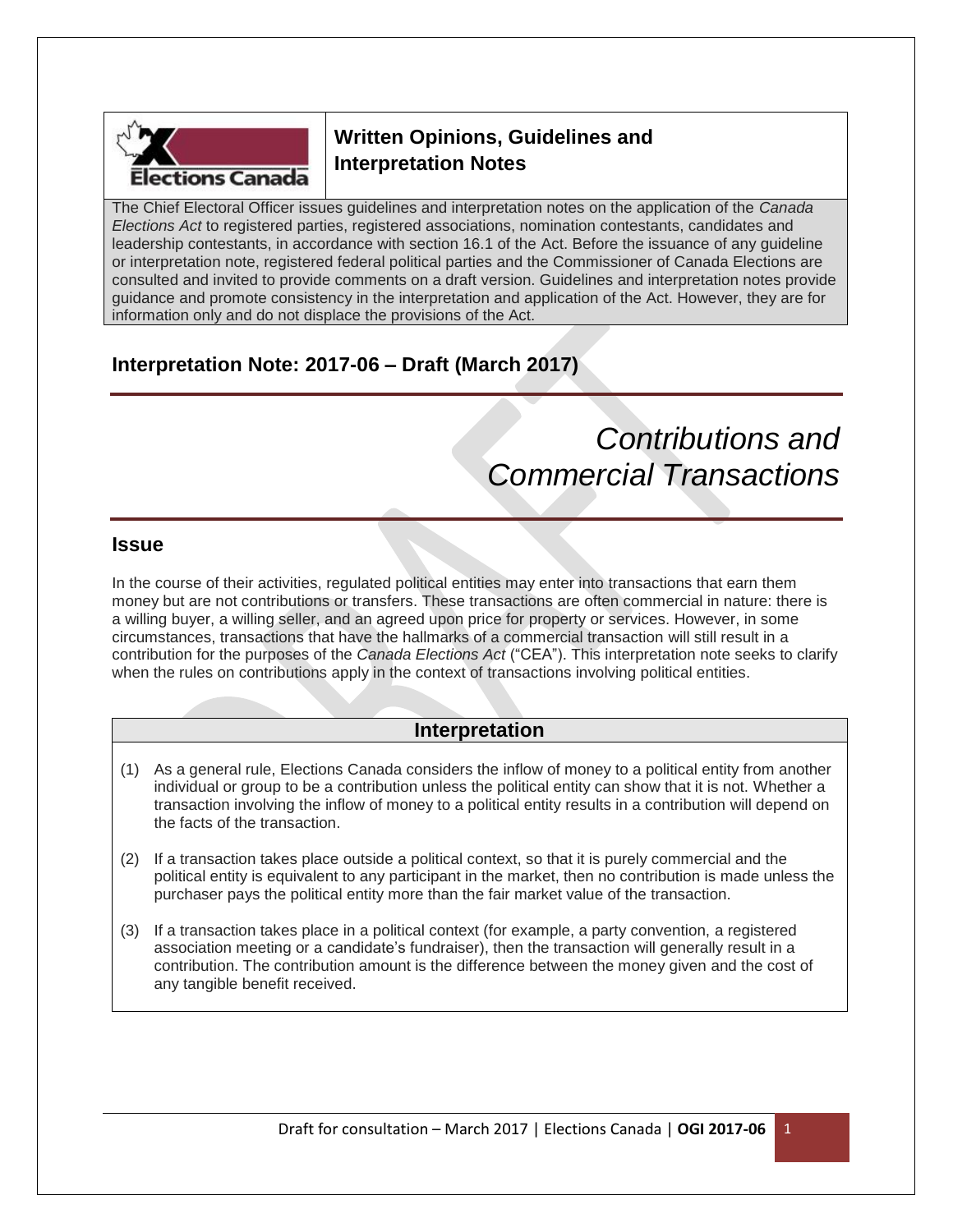## **Legal Framework**

The relevant provisions of the CEA in this context are as follows:

- Only individuals who are Canadian citizens or permanent residents can make political contributions. (s. 363(1))
- $\bullet$  A monetary contribution is an amount of money provided that is not repayable. (s. 2(1))
- A non-monetary contribution is the commercial value of a service, other than volunteer labour, or of property or of the use of property or money to the extent that they are provided without charge or at less than their commercial value. (s. 2(1))
- Commercial value, in relation to property or a service, means the lowest amount charged at the time that it was provided for the same kind and quantity of property or service or for the same usage of property or money, by

(*a*) the person who provided it, if the person is in the business of providing that property or service; or

(*b*) another person who provides that property or service on a commercial basis in the area where it was provided, if the person who provided the property or service is not in that business. (s. 2(1))

- The payment of fees by or on behalf of an individual to attend an annual or biennial convention or leadership convention of a particular registered party is a contribution to that party. (s. 364(8))
- Contributions are subject to contribution limits. (s. 367(1))
- If a ticketed fundraising activity is held for the primary purpose of soliciting a monetary contribution through ticket sales, the amount of the contribution is the difference between the ticket price and the fair market value of the benefit the ticket entitles the bearer to receive. (s. 377)

## **Analysis and Discussion**

#### **Monetary contributions**

Regulated political entities (registered parties, registered associations, candidates, leadership contestants and nomination contestants) may receive funds from various sources. Most funds are received as contributions from individuals, transfers from related political entities and, in some cases, reimbursements from public funds. But all entities may receive funds outside these categories.

It is important for a regulated political entity to distinguish between what is and what is not a contribution. This is because contributions are subject to limits in the CEA and must be properly reported. Notably, contributions from people or groups other than individuals who are Canadian citizens or permanent residents are prohibited.

Although most contributions are easy to recognize, further enquiry is sometimes needed to determine if a particular transaction is a contribution.

The CEA's definition of "monetary contribution" as a non-repayable amount of money is a good starting point, but it is not complete. Some non-repayable money that is provided to a political entity is still not a contribution, such as proceeds from the sale of assets at fair market value after a candidate's electoral campaign.

To fully understand the meaning of a monetary contribution, it is necessary to look at other sections of the CEA and the purposes behind regulating contributions.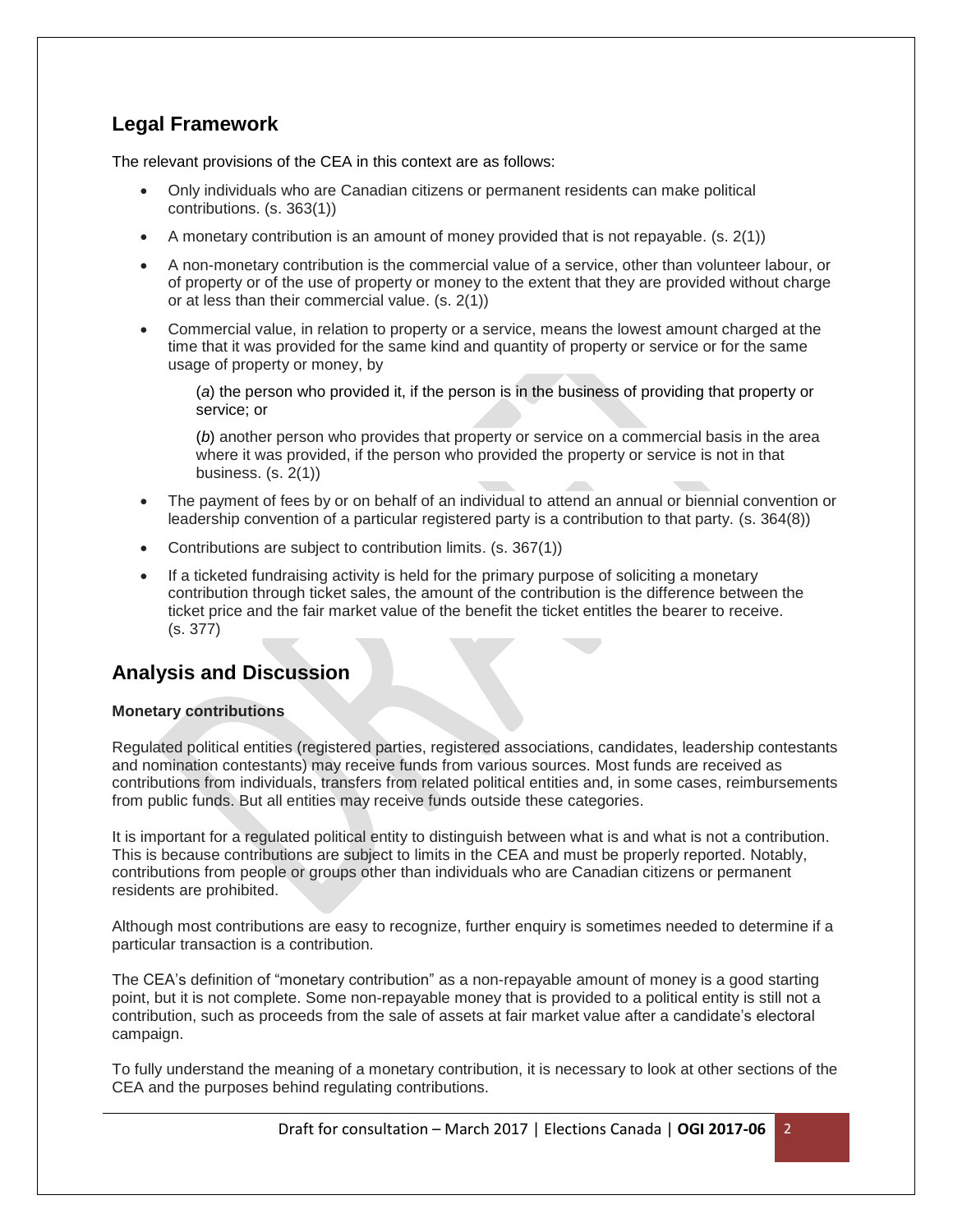#### **Transactions where the political entity is the buyer**

The definitions of "non-monetary contribution" and "commercial value" in the CEA can be a basis for understanding monetary contributions. Taken together, they indicate that the amount of a non-monetary contribution is the commercial value of the property or service provided to the political entity, less the price charged for the property or service.

As such, if a candidate buys election signs with a commercial value of \$1,000 for \$1,000, the seller is not making a contribution. This is a simple purchase of goods. If, however, the candidate receives the signs for free or for half price, then the seller has made a contribution (of \$1,000 or \$500, as the case may be).

A general rule, then, is that a transaction between a political entity and a seller is not a contribution if the political entity pays the commercial value for the property or service. The question is whether the same holds true when the political entity is the seller.

#### **Transactions where the political entity is the seller**

#### *Pure commercial transactions*

In some cases where money flows to the political entity in exchange for its property or services, the transaction is not a contribution.

For example:

- A registered association might earn interest on its bank account balance, like other individuals and organizations. This interest, assuming the association receives the market rate, is not a contribution from the bank.
- A candidate may sell unneeded assets, such as used computers after an election period. Any funds the candidate receives selling such assets at fair market value are not contributions.
- A party may sublease its original premises when it moves to a new location. If the sublease is at fair market value, then the income it earns on the sublease is not a contribution.

However, some transactions that have the hallmarks of commercial transactions in which the political entity receives funds do result in a contribution. Several examples of such transactions are expressly defined in the CEA, while others are found in Elections Canada's written opinions, guidelines and interpretation notes.

#### *Ticketed fundraisers*

In the case of a ticketed fundraiser, under section 377 of the CEA, the individual's contribution is the ticket price less the fair market value of the tangible benefit received in exchange for the ticket (food, drink, green fees for a golf tournament, etc.).

Some of the ticket price remains a contribution, despite the fact that the transaction has the hallmarks of a commercial transaction (that is, a person must buy a ticket at the full price to attend the event).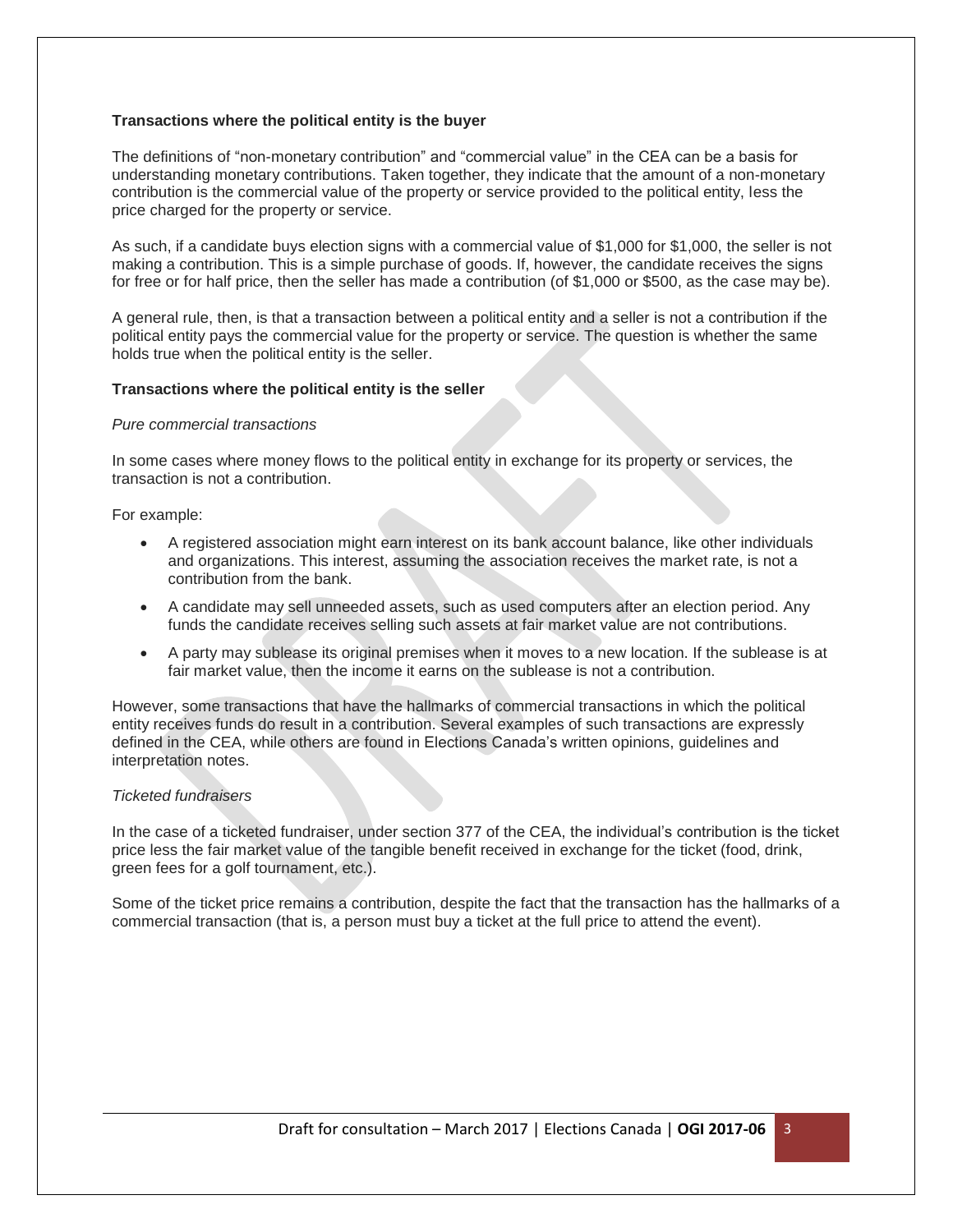#### *Conventions*

Under subsection 364(8) of the CEA, participants who pay fees to attend a party convention or a leadership contest are making a contribution to the party. The *Political Financing Handbook for Registered Parties and Chief Agents* continues:

The contribution amount is the difference between the amount paid by the individual and the commercial value of any tangible benefits received. Tangible benefits include meals, lodging and any other tangible goods or services directly received by the convention attendee. The general expenses incurred by the party in holding the convention, such as room or audiovisual equipment rental, would not be deducted from the convention fee. (June 2016, 36)

In fact, Elections Canada's interpretation pre-dates the introduction of subsection 364(8) to the CEA. That subsection was added to provide greater certainty that the payment of convention fees is a contribution, even though it may have the hallmarks of a commercial transaction.

On the other hand, paying to rent trade show space at a convention will not result in a contribution under certain conditions. This is discussed in written opinion 2016-06, *Charging for Trade Show or Exhibit Facilities and Setup at a Party Convention*. Elections Canada concluded that no contribution is made if payments are accepted to cover no more than the actual incremental costs of the exhibit facilities, setup and other tangible benefits received by the purchaser. Furthermore, the payments may not offset any costs the party would have incurred for the convention without the trade show component.

#### *Sponsorship and advertising*

l

The political financing handbooks for various entities also address the situation where an organization seeks to "sponsor" a political entity's event or "advertise" with a political entity's supporters. The handbooks state that such transactions are subject to the contribution rules. This is despite the fact that such an arrangement may have the hallmarks of a commercial transaction.

#### *Draws, auctions and the sale of branded goods*

In the recently published *Fundraising* interpretation note (2016-01), there are several examples of transactions that are subject to the contribution rules even though they involve a political entity selling property or services. The reasons behind the interpretation are documented in that note and will be only briefly mentioned here.

For draws, the full purchase price of the ticket constitutes a contribution for the purposes of the CEA. A pro-rated portion of the prize value is not deducted from the ticket price because no value can be attached to the hope of winning.<sup>1</sup>

<sup>&</sup>lt;sup>1</sup> The Canada Revenue Agency (CRA) takes a different approach in the context of charitable tax receipts (see income tax folio *[Split Receipting and Deemed Fair Market Value](http://www.cra-arc.gc.ca/tx/tchncl/ncmtx/fls/s7/f1/s7-f1-c1-eng.html)*, November 2016). The CRA's view is that if a person is willing to pay \$X for a draw ticket, then that draw ticket is worth \$X to the person and no charitable or political donation has been made. In other words, the price paid is not a donation but a commercial transaction engaged in by the buyer.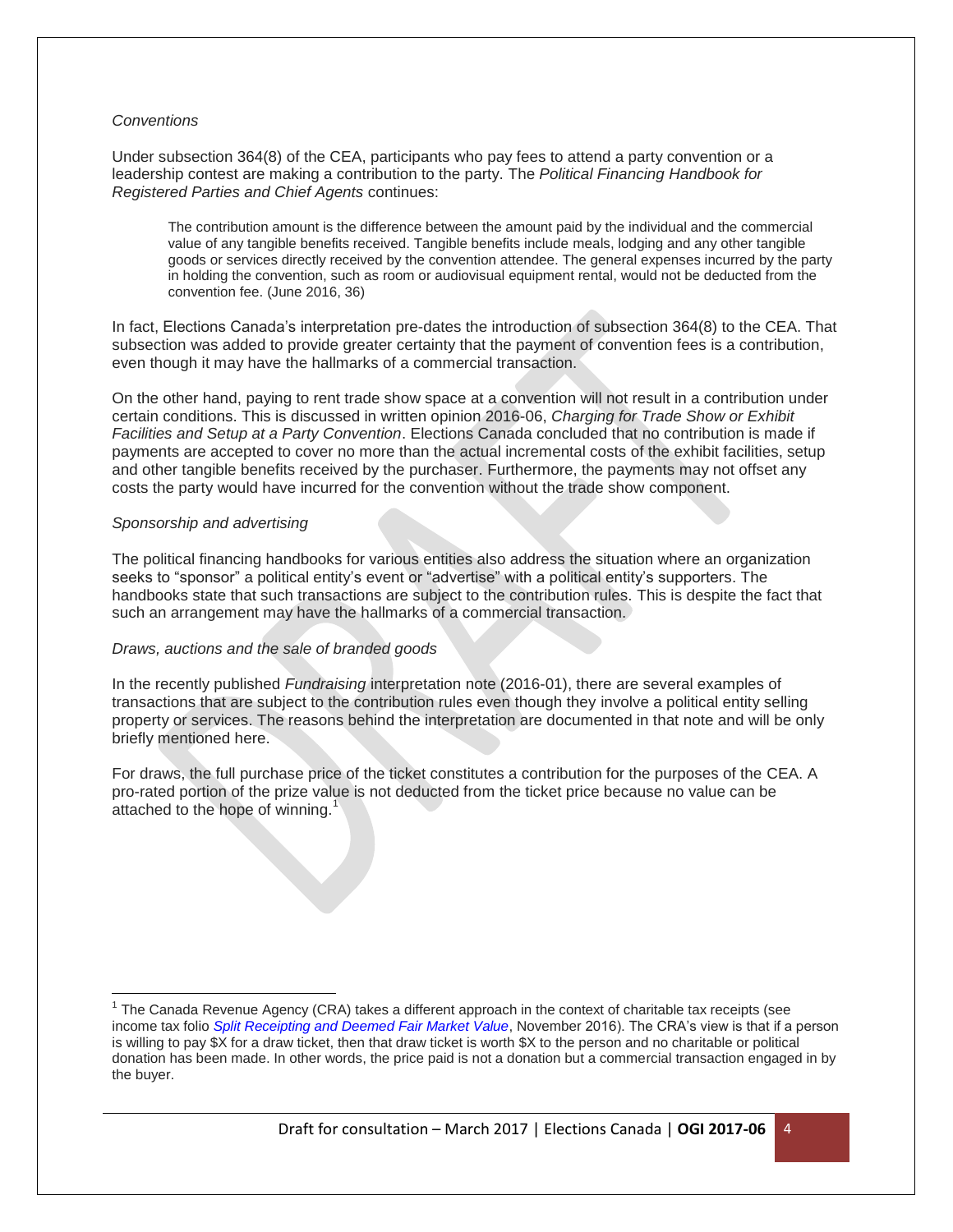For auctions, the *Fundraising* note considers two situations: the purchase of an item with an ascertainable market value, and the purchase of an item or service that is not available on a commercial basis. It states:

An individual who buys an auctioned property or service makes a contribution if the bid amount exceeds the fair market value of the property or service. The fair market value is generally the amount that would be paid for the property or service in a commercial market. …

However, if the auctioned property or service is not available on a commercial basis, the entire amount of the winning bid is a contribution. (2016, 8)

As an example, Elections Canada has been asked in the past whether a fundraising auction for the party where people bid for a meeting with a political leader would result in a contribution. As stated in the *Fundraising* note, the answer is yes since the fair market value of such a benefit cannot be determined.<sup>2</sup> As well, such a payment is usually made to show partisan support and to buy influence or goodwill, which is the type of transaction that the CEA seeks to regulate through the contribution rules.

For the sale of branded goods, such as pens or t-shirts with the party logo, the *Fundraising* note states that any amount the purchaser pays in excess of the item's cost to the political entity is a contribution.

#### **Parliament's intent: reducing undue influence and creating a level playing field**

In making the above interpretations and giving meaning to the definition of "monetary contribution," Elections Canada considered what is generally accepted to be Parliament's intention in regulating contributions.

As a first objective, through transparent reporting as well as limits on who may make contributions and in what amount, Parliament seeks to reduce the undue influence that may arise through a person or entity purchasing influence or favours (in other words, buying goodwill). An additional purpose is to reduce the perception of such undue influence.

As a second objective, Parliament seeks to level the playing field between political entities by ensuring that not only those with a few wealthy donors are able to participate in the political process. To this end, the law limits the ability of individuals, corporations and unions to use their financial resources to assist political entities with whom they agree.

These intentions have a direct bearing on transactions that result in the inflow of money to a political entity. If a person or entity that is not permitted to make contributions (a corporation or non-Canadian, for example) were able to provide money to a political entity by sponsoring a party convention or buying an object at an "auction" for an enormous sum, the purposes of the contribution limits would be defeated. This is because such transactions, just as traditional contributions, can have the effect of buying goodwill or assisting a political entity.

As Parliament cannot have intended to allow contribution rules to be so easily bypassed, Elections Canada concludes that Parliament intended for such transactions to be captured by the broad definition of "monetary contribution."

 $\overline{\phantom{a}}$  $^2$  Again, the CRA's position differs (ibid). The CRA states that when a purchaser buys an auctioned item or service for which there is no clearly ascertainable value, the bid determines the value of the item. This is true regardless of who is holding the auction.